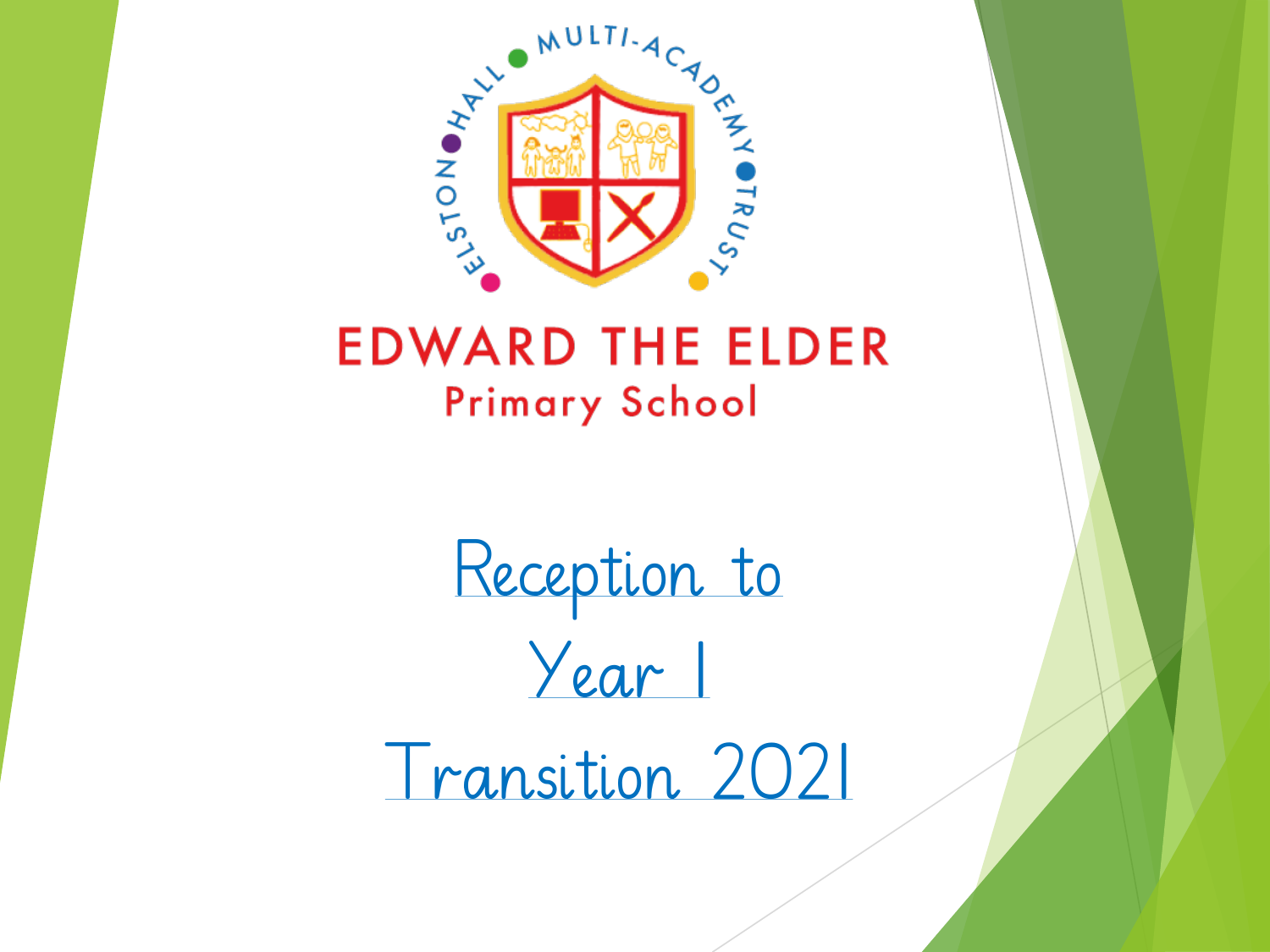### Transition

Children will soon begin their transition into Year 1. This is a big step for Reception children as they enter a more formal stage of their education. Once children start Year 1 there will be:

- Appropriate resources and layout of classroom environment.
- More smaller group work rather than full-class teaching for first half term.
- $\triangleright$  Transition meetings between previous and new class teachers to share relevant pupil information.
- $\triangleright$  Timetabling of staff to provide extra support for pupils during initial weeks.
- Appropriate planning of teaching and learning to take into account pupil's current needs and possible learning gaps as a result of the current situation.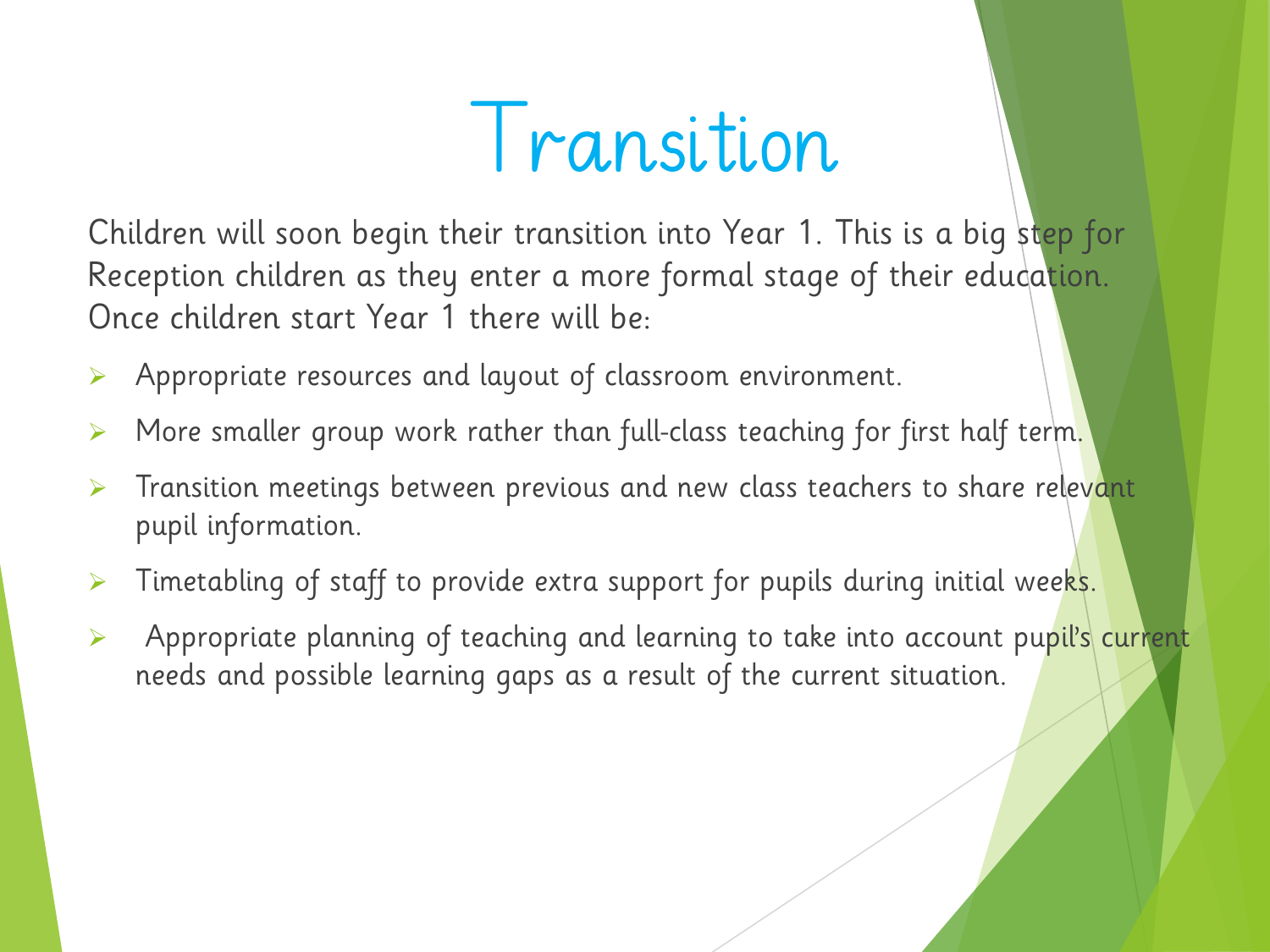# Morning Routine

- Children are brought to usual school gate.
- Members of staff on gate will be able to pass on any messages to class teacher.
- **Put lunchboxes on trolleys and make their way** to their classroom.
- Hang up coats.
- **Quiet morning activity daily e.g. reading.**

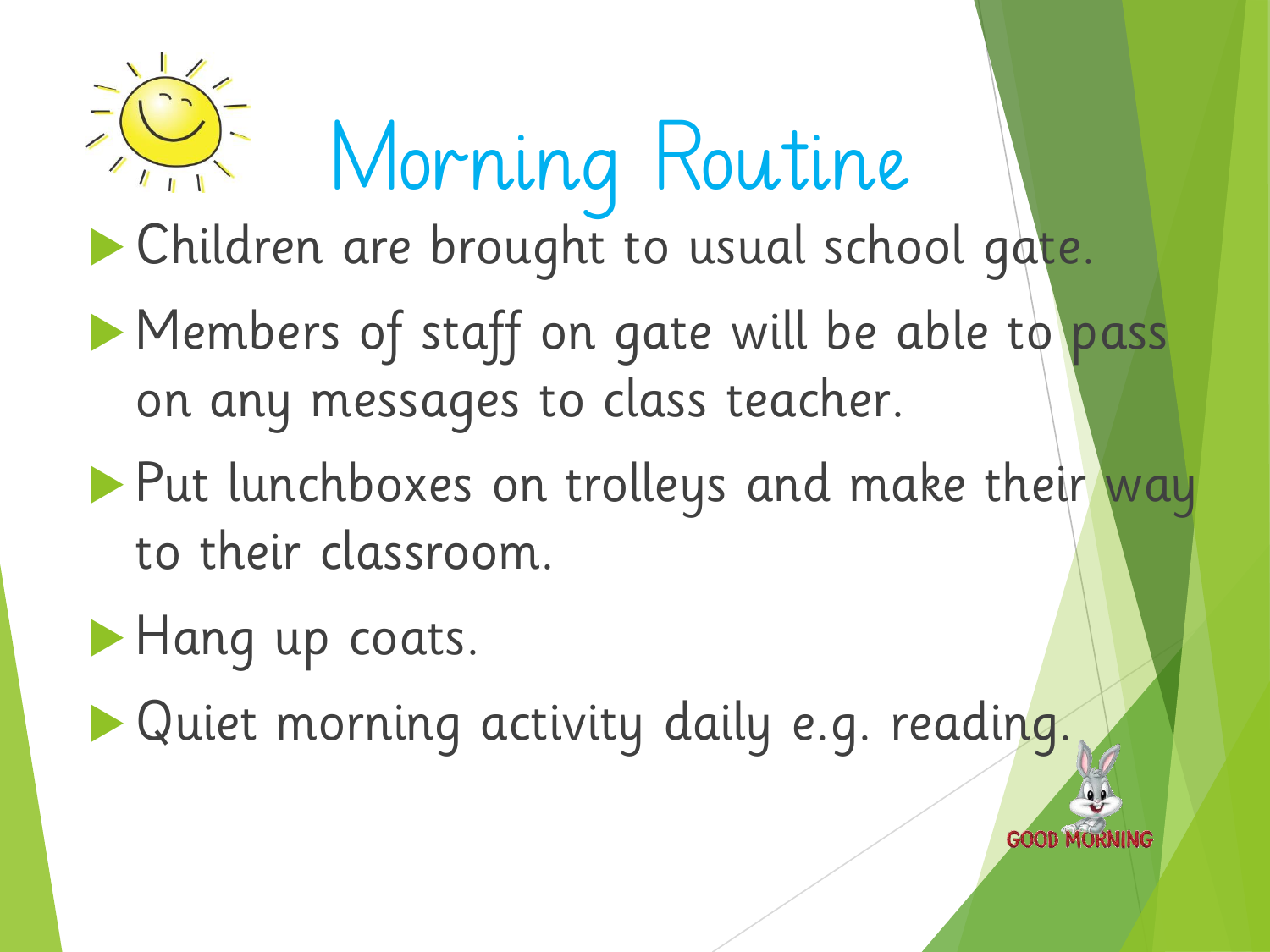#### Routines **Assembly every morning.**

- $\blacktriangleright$  Continue to have daily English and Maths lessons  $\vdash$ flowing from reception with group teaching and opportunities to explore their own learning – developing to whole class teaching.
- Daily phonics sessions within class.
- Milk and fruit will continue as a whole class after playtime.
- Weekly foundation subjects Science, Geography, History, Design Technology (DT), Art, RE, ICT and PSHEe.

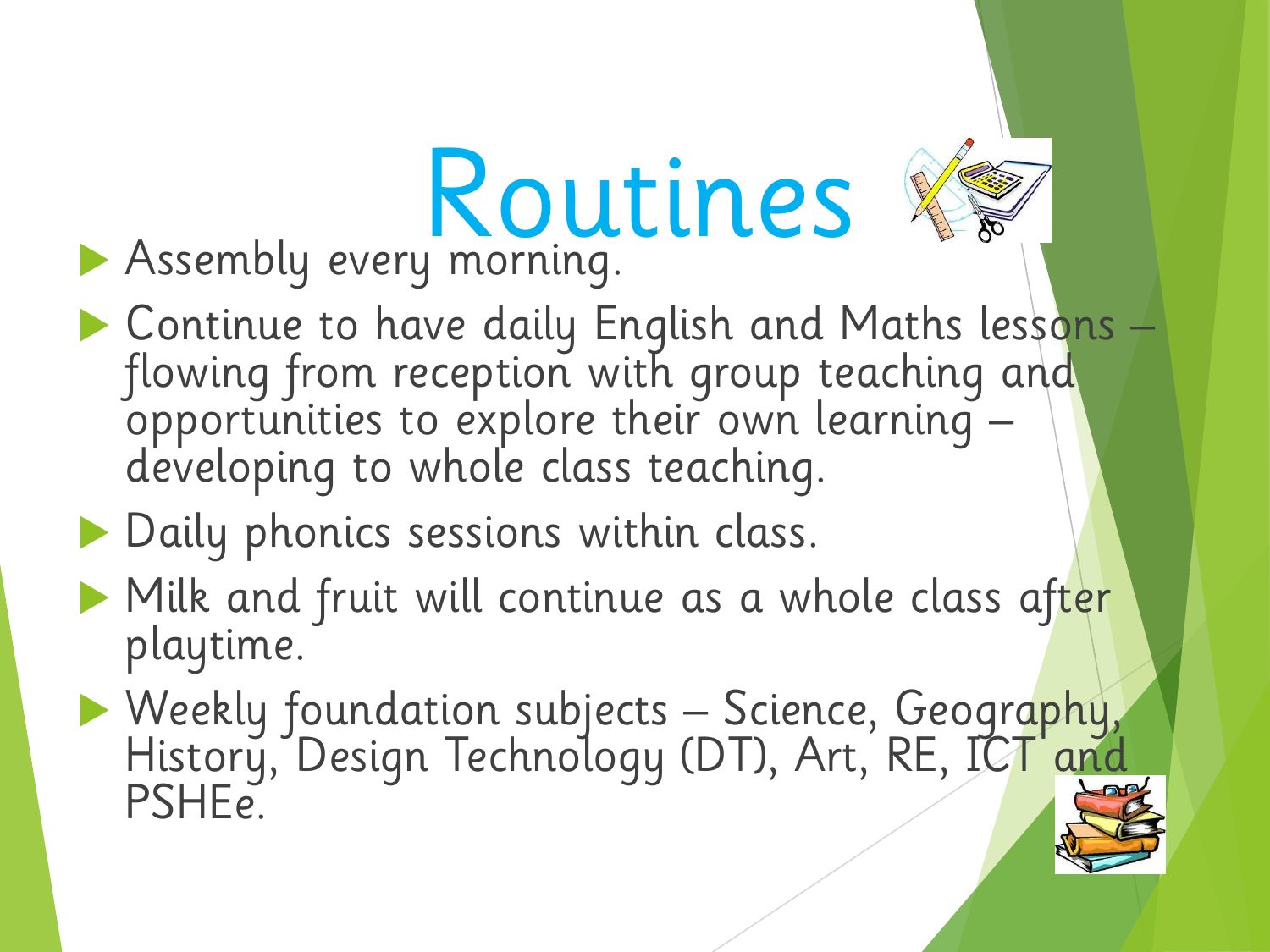## Example Timetable

| Day   | 8:45 8:55                         | $9.00 -$<br>9.20           | $9.25 -$<br>10-20 | 10.20-11.00                                |                   | 11.00<br>11.15 | 11.15-11.30                             | 11:30-12:10  | $12.10 -$<br>1.30 | 1:10<br>1.30   | $1.30 -$<br>2.20                                   | 2.20<br>2.35 | $2.35 -$<br>3.10                                           | $3.10 -$<br>3.20 |
|-------|-----------------------------------|----------------------------|-------------------|--------------------------------------------|-------------------|----------------|-----------------------------------------|--------------|-------------------|----------------|----------------------------------------------------|--------------|------------------------------------------------------------|------------------|
| Mon   | Phonic<br>video/CEW<br>speed read | Assemblu<br>1:1<br>Reading | <b>English</b>    | <b>Spelling test</b><br><b>Handwriting</b> |                   | <b>Break</b>   | Fruit/Milk<br>Speaking and<br>Listening | <b>Maths</b> | Lunch             | 1:1<br>Reading | Geographyl<br><b>History</b>                       | Brea         | Music<br>Library/<br>MFL                                   |                  |
| Tues  | Choosing<br>baskets               | Assembly<br>1:1<br>Reading | <b>English</b>    | <b>Phonics</b>                             | Guided<br>Reading | <b>Break</b>   | Fruit/Milk<br>Story Time                | <b>Maths</b> | Lunch             | 1:1<br>Reading | <b>Science</b>                                     | <b>Break</b> | <b>Science</b>                                             | Story            |
| Wed   | Reading<br>for<br>pleasure        | Assemblu<br>1:1<br>Reading | <b>English</b>    | <b>Phonics</b>                             | Guided<br>Reading | Break          | Fruit/Milk<br>Speaking and<br>listening | <b>Maths</b> | Lunch             | 1:1<br>Reading | Art/DT                                             |              | PE                                                         |                  |
| Thurs | Choosing<br>baskets               | Assemblu<br>1:1<br>Reading | <b>English</b>    | <b>Phonics</b>                             | Guided<br>Reading | <b>Break</b>   | Fruit/Milk<br>Story Time                | Maths        | Lunch             | 1:1<br>Reading | PE                                                 |              | <b>RE</b>                                                  | Story            |
| Fri   | Phonic<br>video/CEW<br>speed read | Merit<br>Assemblu          | <b>English</b>    | <b>Phonics</b>                             |                   | <b>Break</b>   | Fruit/Milk<br>Show and Tell             | <b>Maths</b> | Lunch             | 1:1<br>Reading | <b>ICT</b><br>1:1 reading<br><b>Guided Reading</b> |              | <b>ICT</b><br>1:1<br>read in q<br>Guided<br><b>Reading</b> | Story            |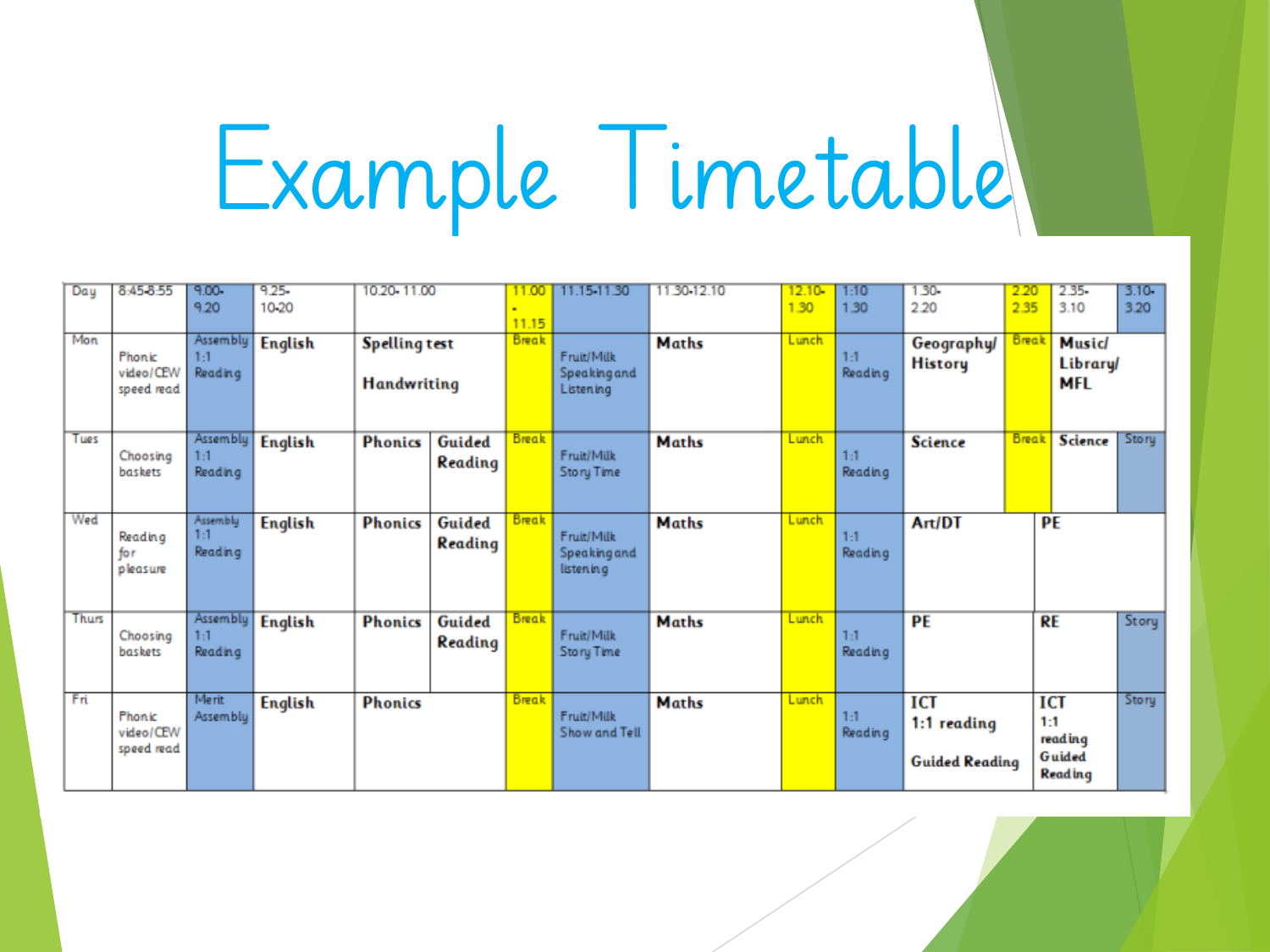



2 playtimes – morning and afternoon. Lunchtime 12:00pm – 1:00pm. School lunches followed by lunchtime playtime on Key Stage 1 playground next to Y1 classroom.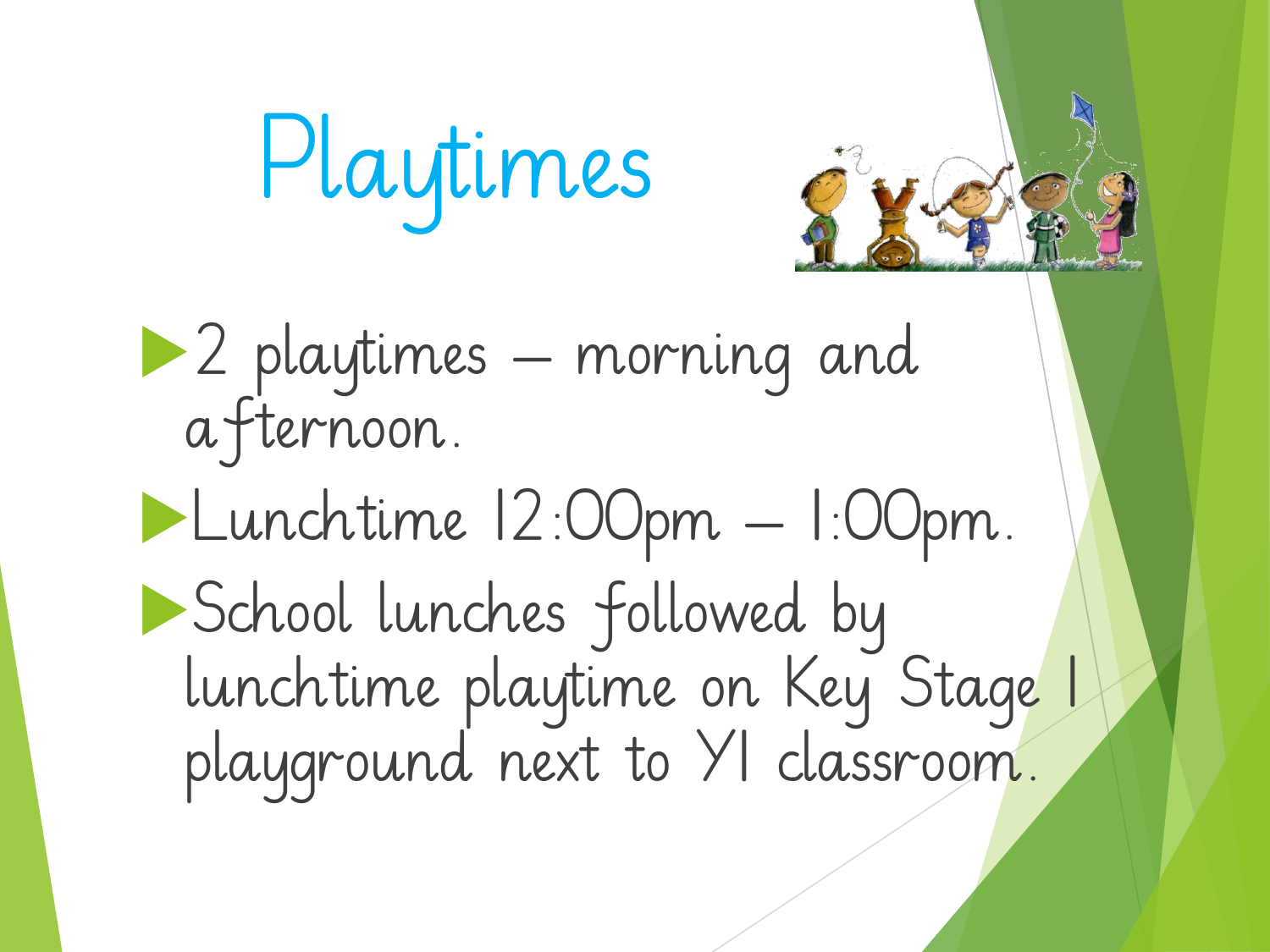After school



#### Collect from Year 1 classroom door.

All class teachers available at the door.

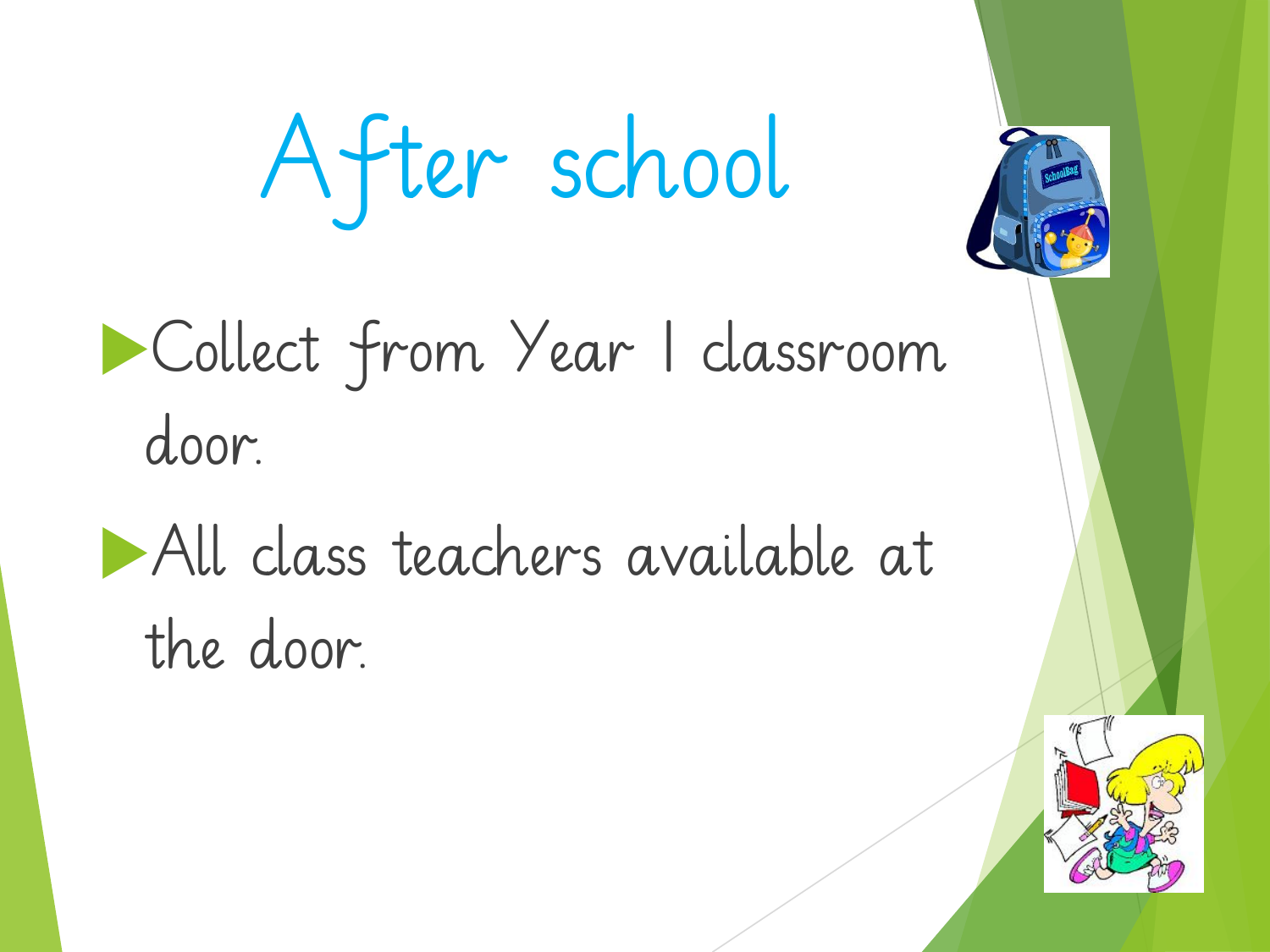## Homework

- Weekly spellings Day for these will be confirmed at a later date.
- Reading books/Expectations children will have comprehension questions to complete at home in their Reading Journal.
- Creative purple homework book.